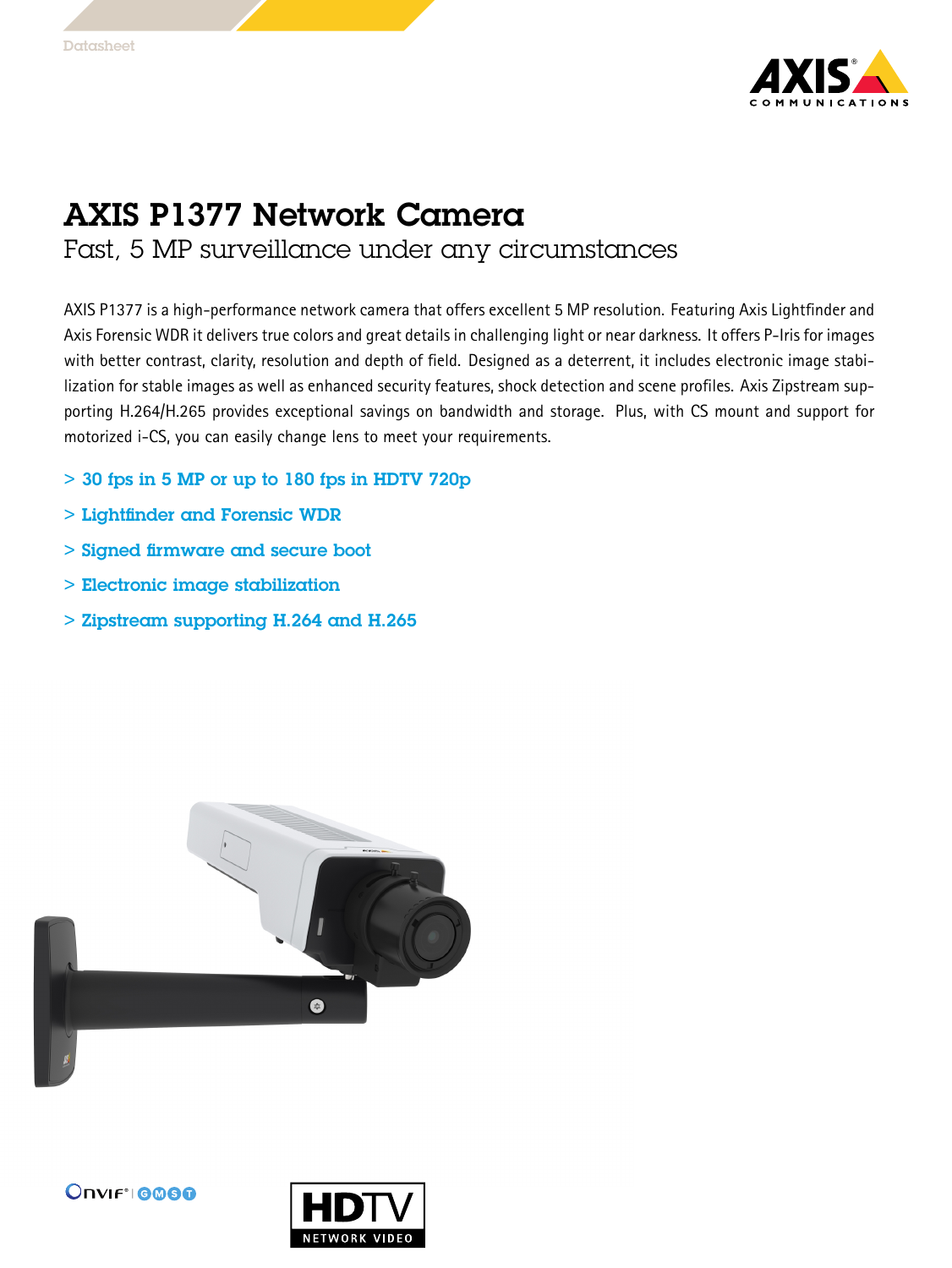## AXIS P1377 Network Camera

| Camera                  |                                                                                                                                                                                                                                                                                                                                                                                                                                                                                                 |
|-------------------------|-------------------------------------------------------------------------------------------------------------------------------------------------------------------------------------------------------------------------------------------------------------------------------------------------------------------------------------------------------------------------------------------------------------------------------------------------------------------------------------------------|
| Image sensor            | 1/2.7" progressive scan RGB CMOS                                                                                                                                                                                                                                                                                                                                                                                                                                                                |
| Lens                    | IR corrected, CS-mount lens, P-Iris<br>Varifocal 2.8–8 mm, F1.2<br>Horizontal field of view: 111°-38°<br>Vertical field of view: 81°-28°                                                                                                                                                                                                                                                                                                                                                        |
| Day and night           | Automatically removable infrared-cut filter                                                                                                                                                                                                                                                                                                                                                                                                                                                     |
| Minimum<br>illumination | 5 MP 25/30 fps with Forensic WDR and Lightfinder:<br>Color: 0.13 lux, at 50 IRE F1.2<br>B/W: 0.03 lux, at 50 IRE F1.2                                                                                                                                                                                                                                                                                                                                                                           |
| Shutter speed           | WDR: 1/33500 s to 1/5 s<br>No WDR: 1/50000 s to 1/5 s                                                                                                                                                                                                                                                                                                                                                                                                                                           |
| System on chip (SoC)    |                                                                                                                                                                                                                                                                                                                                                                                                                                                                                                 |
| Model                   | ARTPEC-7                                                                                                                                                                                                                                                                                                                                                                                                                                                                                        |
| Memory                  | 1 GB RAM, 512 MB Flash                                                                                                                                                                                                                                                                                                                                                                                                                                                                          |
| Compute<br>capabilities | Machine learning processing unit (MLPU)                                                                                                                                                                                                                                                                                                                                                                                                                                                         |
| Video                   |                                                                                                                                                                                                                                                                                                                                                                                                                                                                                                 |
| Video<br>compression    | H.264 (MPEG-4 Part 10/AVC) Baseline, Main and High Profiles<br>H.265 (MPEG-H Part 2/HEVC)<br><b>Motion JPEG</b>                                                                                                                                                                                                                                                                                                                                                                                 |
| Resolution              | 2592x1944 (5 MP) to 160x90<br>2688x1512 (4 MP) to 160x90<br>1280x720 (HDTV 720p) to 160x90                                                                                                                                                                                                                                                                                                                                                                                                      |
| Frame rate              | Capture mode 5 MP: 25/30 fps (50/60 Hz)<br>Capture mode 4 MP: 25/30 fps (50/60 Hz)<br>Capture mode HDTV 720p: 180 fps                                                                                                                                                                                                                                                                                                                                                                           |
| Video streaming         | Multiple, individually configurable streams in H.264, H.265, and<br>Motion JPEG<br>Axis Zipstream technology in H.264 and H.265<br>Controllable frame rate and bandwidth<br>VBR/ABR/MBR H.264/H.265<br>Video streaming indicator                                                                                                                                                                                                                                                                |
| Multi-view<br>streaming | Up to 8 individually cropped out view areas                                                                                                                                                                                                                                                                                                                                                                                                                                                     |
| lmage settings          | Saturation, contrast, brightness, sharpness, Forensic WDR: Up to<br>120 dB depending on scene, white balance, day/night threshold,<br>exposure mode, exposure zones, local contrast, tone mapping,<br>compression, orientation: auto, 0°, 90°, 180°, 270° including<br>Corridor Format, mirroring of images, dynamic text and image<br>overlay, privacy masks, defogging, electronic image stabilization,<br>barrel distortion correction, scene profiles: forensic, vivid, traffic<br>overview |
| Pan/Tilt/Zoom           | Digital PTZ<br>Uploadable PTZ driver (Pelco D pre-installed)                                                                                                                                                                                                                                                                                                                                                                                                                                    |
| Audio                   |                                                                                                                                                                                                                                                                                                                                                                                                                                                                                                 |
| Audio streaming         | Two-way, full duplex                                                                                                                                                                                                                                                                                                                                                                                                                                                                            |
| Audio encoding          | AAC LC 8/16/32/48 kHz, G.711 PCM 8 kHz, G.726 ADPCM 8 kHz,<br>Opus 8/16/48 kHz, LPCM 48 kHz<br>Configurable bit rate                                                                                                                                                                                                                                                                                                                                                                            |
| Audio<br>input/output   | External microphone input, line input, digital input with ring<br>power, line output, built-in microphone (can be disabled),<br>automatic gain control                                                                                                                                                                                                                                                                                                                                          |
| Network                 |                                                                                                                                                                                                                                                                                                                                                                                                                                                                                                 |
| Security                | Password protection, IP address filtering, HTTPS <sup>a</sup> encryption,<br>IEEE 802.1X (EAP-TLS) <sup>a</sup> network access control, digest<br>authentication, user access log, centralized certificate<br>management, brute force delay protection, signed firmware,<br>secure boot                                                                                                                                                                                                         |
| Supported<br>protocols  | IPv4, IPv6 USGv6, ICMPv4/ICMPv6, HTTP, HTTPS <sup>a</sup> , HTTP/2, TLS <sup>a</sup> ,<br>QoS Layer 3 DiffServ, FTP, CIFS/SMB, SMTP, mDNS (Bonjour),<br>UPnP™, SNMP v1/v2c/v3 (MIB-II), DNS/DNSv6, DDNS, NTP, RTSP,<br>RTP, SRTP, SFTP, TCP, UDP, IGMPv1/v2/v3, RTCP, ICMP, DHCPv4/v6,<br>ARP, SOCKS, SSH, LLDP, CDP, MQTT v3.1.1, Syslog, Link-Local<br>address (ZeroConf)                                                                                                                     |
| System integration      |                                                                                                                                                                                                                                                                                                                                                                                                                                                                                                 |

| Application<br>Programming<br>Interface | Open API for software integration, including VAPIX <sup>®</sup> and<br>AXIS Camera Application Platform, specifications at axis.com<br><b>One-Click Cloud Connection</b><br>ONVIF® Profile G, ONVIF® Profile M, ONVIF® Profile S, and<br>ONVIF® Profile T, specification at onvif.org                                                                                                                                                                                                               |
|-----------------------------------------|-----------------------------------------------------------------------------------------------------------------------------------------------------------------------------------------------------------------------------------------------------------------------------------------------------------------------------------------------------------------------------------------------------------------------------------------------------------------------------------------------------|
| Onscreen<br>controls                    | Electronic image stabilization<br>Day/night shift<br>Defogging<br>Wide dynamic range                                                                                                                                                                                                                                                                                                                                                                                                                |
| Event triggers                          | Analytics, shock detection, edge storage events, supervised<br>external input, audio level, time scheduled<br>MOTT subscribe                                                                                                                                                                                                                                                                                                                                                                        |
| <b>Event actions</b>                    | MQTT publish<br>Record video: SD card and network share<br>Upload of images or video clips: FTP, SFTP, HTTP, HTTPS, network<br>share and email<br>Pre- and post-alarm video or image buffering for recording or<br>upload<br>Notification: email, HTTP, HTTPS, TCP and SNMP trap<br>PTZ: PTZ preset, start/stop quard tour<br>Overlay text, external output activation, play audio clip, WDR<br>mode, day/night mode                                                                                |
| Data streaming                          | Event data                                                                                                                                                                                                                                                                                                                                                                                                                                                                                          |
| <b>Built-in</b><br>installation aids    | Focus assistant, pixel counter, remote back focus, autorotation                                                                                                                                                                                                                                                                                                                                                                                                                                     |
| Analytics                               |                                                                                                                                                                                                                                                                                                                                                                                                                                                                                                     |
| <b>AXIS Object</b><br>Analytics         | Object classes: humans, vehicles<br>Trigger conditions: line crossing, object in area<br>Up to 10 scenarios<br>Metadata visualized with color-coded bounding boxes<br>Polygon include/exclude areas<br>Perspective configuration<br><b>ONVIF Motion Alarm event</b>                                                                                                                                                                                                                                 |
| <b>Applications</b>                     | Included<br>AXIS Object Analytics<br>AXIS Video Motion Detection, AXIS Motion Guard,<br>AXIS Fence Guard, AXIS Loitering Guard, active tampering alarm,<br>audio detection<br>Supported<br>AXIS Live Privacy Shield<br>Support for additional applications if the device is used with<br>compatible accessories. For more information, contact your Axis<br>partner.<br>Support for AXIS Camera Application Platform enabling<br>installation of third-party applications, see <i>axis.com/acap</i> |
| General                                 |                                                                                                                                                                                                                                                                                                                                                                                                                                                                                                     |
| Casing                                  | Metal (zinc)<br>Color lid: White NCS S 1002-B<br>Color chassis: Black NCS S 9002-N                                                                                                                                                                                                                                                                                                                                                                                                                  |
| Mounting                                | 1/4"-20 tripod screw thread<br>Camera stand included                                                                                                                                                                                                                                                                                                                                                                                                                                                |
| Sustainability                          | Free of hazardous brominated and chlorinated flame retardants<br>(BFR/CFR free)                                                                                                                                                                                                                                                                                                                                                                                                                     |
| Power                                   | 12-28 V DC, max 9.7 W, typical 5.3 W<br>Power over Ethernet (PoE) IEEE 802.3af/802.3at Type 1 Class 3,<br>max 10.7 W, typical 5.4 W<br>Power redundancy                                                                                                                                                                                                                                                                                                                                             |
| Connectors                              | RJ45 10BASE-T/100BASE-TX/1000BASE-T<br>I/O: 6-pin 2.5 mm terminal block, for 2 supervised alarm inputs<br>and 2 outputs<br>RS485/RS422, 2 pcs, 2 pos, full duplex, terminal block<br>DC input, terminal block, 3.5 mm mic/line in, 3.5 mm line out<br>i-CS connector (compatible with P-Iris and DC-iris)<br>Security lock slot<br>AXIS T92G20 connector                                                                                                                                            |
| Storage                                 | Support for microSD/microSDHC/microSDXC card<br>Support for SD card encryption (AES-XTS-Plain64 256bit)<br>Support for recording to network-attached storage (NAS)<br>For SD card and NAS recommendations see axis.com                                                                                                                                                                                                                                                                              |